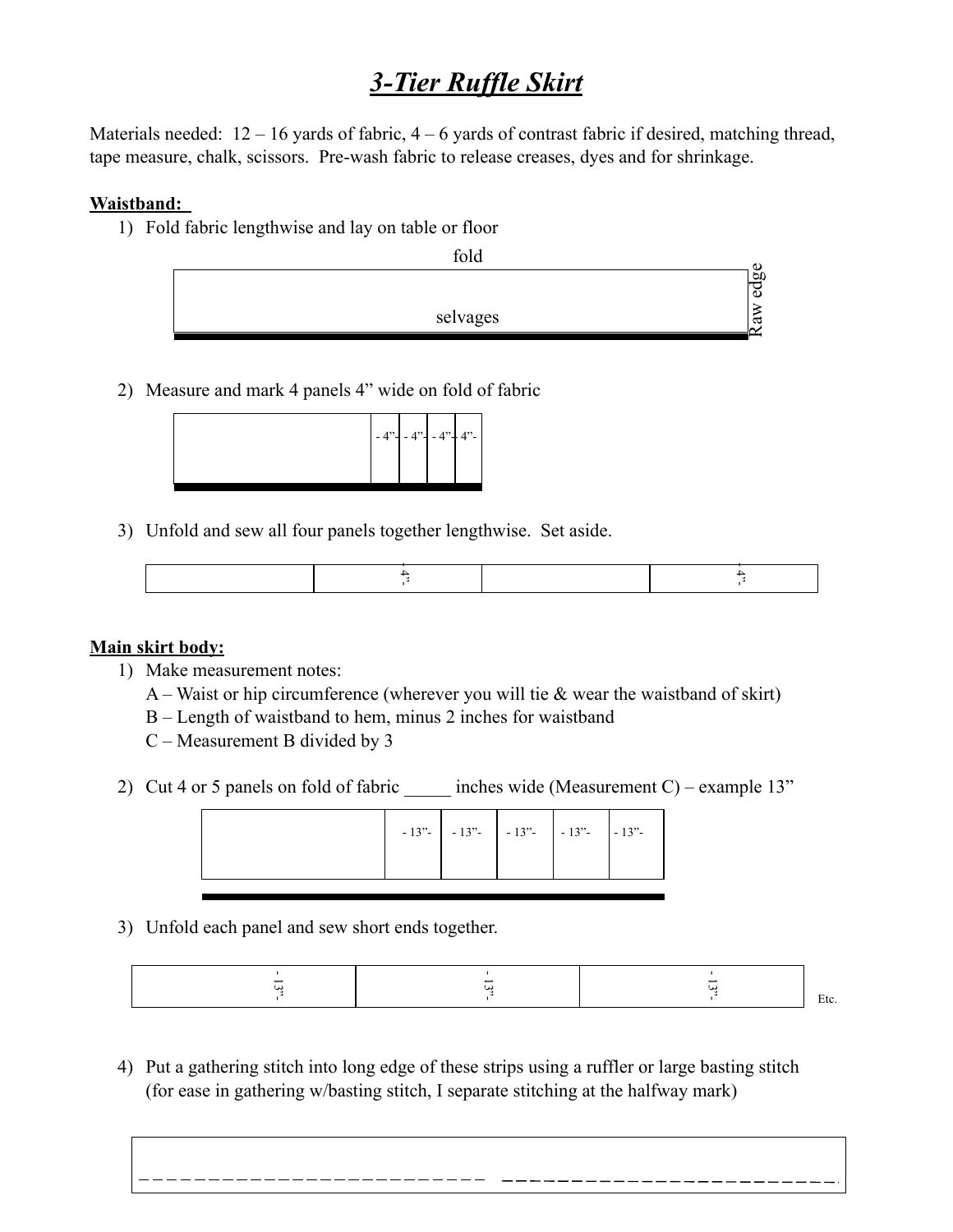5) Divide waist measurement (A) in half and use this measurement on waistband, marking from the center. Example:  $30$ " waist =  $15$ "



6) Gather skirt panel to waistband between marks, wrong side to wrong side



- 7) Flip up waistband; turn under seam allowance on free edge of waistband and press.
- 8) Fold waistbands in half lengthwise and top-stitch pressed waistband edges together, catching panel in between. Turn raw edges on the ends inside, press and topstitch



9) Sew the skirt panel short edges right-sides together, from bottom edge about 3-5". Triplestitch this, as this is a high stress point. (This is the back center seam of the skirt)



- 10) Tier 2: Cut 8 10 panels from fabric on fold \_\_\_\_\_ inches wide (measurement C). The number of panels is double whatever number the 1<sup>st</sup> tier was. Set aside.
- 11) Tier  $3^{**}$ : Cut  $16 20$  panels from fabric on fold inches wide (measurement C + 1 inch for rolled hem) – number of panels is double whatever the  $2<sup>nd</sup>$  tier was. \*\*For separate contrast ruffle, cut panels in duplicate number to  $3<sup>rd</sup>$  tier, using a measurement 2  $-3$  inches shorter than measurement used in Step 11. Sew contrast panel on top of each  $3<sup>rd</sup>$  tier panel, wrong side to right side, using a narrow seam allowance. Your gathering stitch will go through both layers for step 12.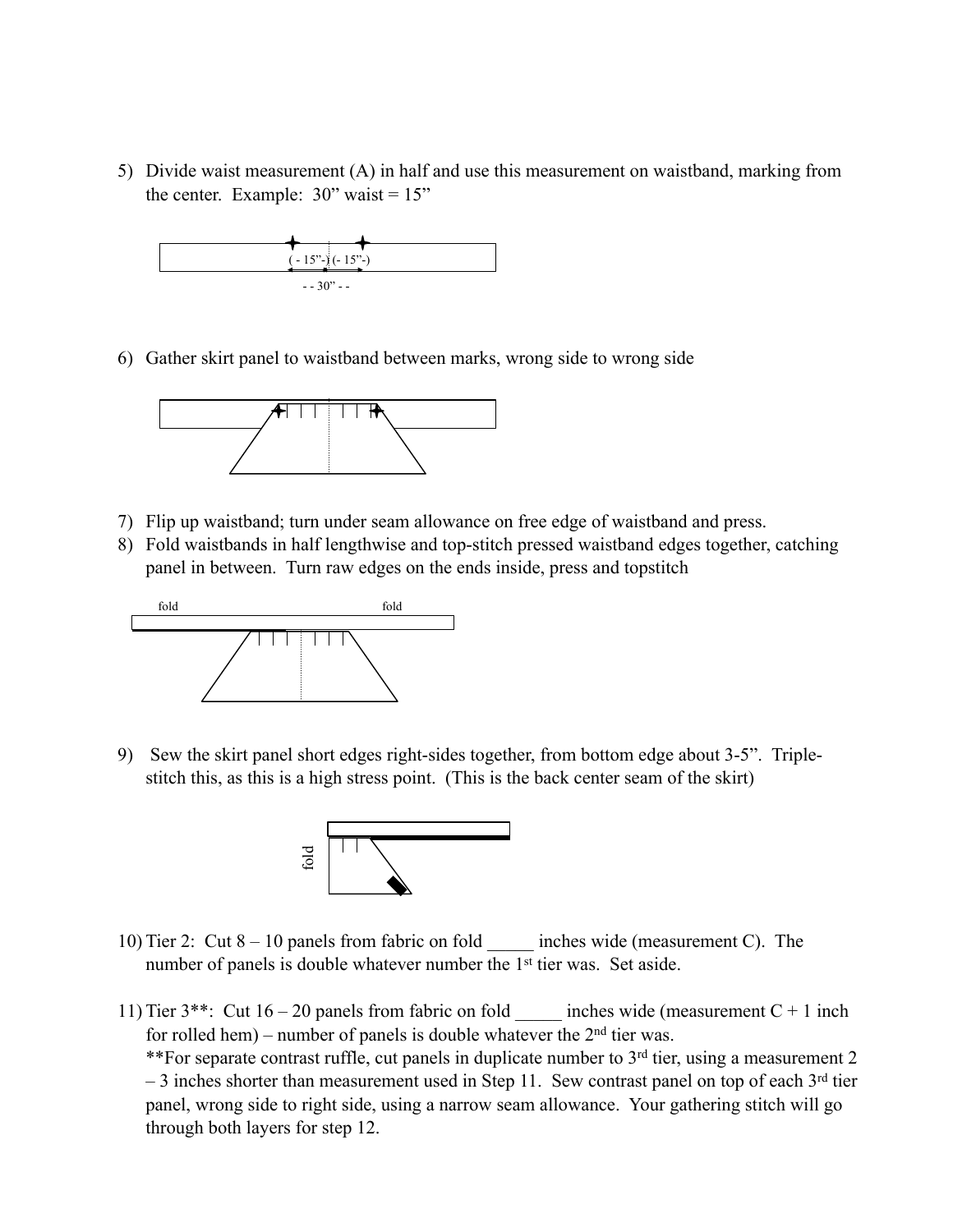\*\*A wide contrast ribbon on hemmed edge of 3rd tier works nicely if you don't want a contrast ruffle. Contrasts show off the full ripples of skirt moves.

12) Sew all 3rd tier panels together in sets of 2 on short sides, then put a gathering stitch into the top edge and gather each set of two onto a 2nd tier panel.



- 13) Sew all sets of  $2<sup>nd</sup>/3<sup>rd</sup>$  tier panels together at side seams to form a tube, then put a gathering stitch into the top edge of the  $2<sup>nd</sup>$  tier. (when using a basting stitch, break it up into 2-4 sections to lessen the strain on the thread when you pull it) Put a double rolled hem on bottom of  $3<sup>rd</sup>$  tier
- 14) Gather the 2nd/3rd tier tube to the 1st tier– the easiest way I've found to work with this much fabric is to mark the gathered top edge of the  $2<sup>nd</sup>$  tier and the bottom edge of the  $1<sup>st</sup>$  tier in increments of 8. Then lay the 1<sup>st</sup> tier with waistband spread flat in a circle. Arrange the tube of the 2nd/3rd tier around it and then pin at the marks. Gather from there.



15) When finished, this skirt closes with the ties in back. I make "belt loops" on waistband to thread the ties through and bow-tie in the front—this helps support the sheer weight of the skirt on all sides.

NOTE: You may wish to make a waistband with no ties and use hooks instead. I highly recommend AGAINST using an elastic waistband for a skirt of this volume!

16) Play with your skirt a lot before performing in it! It takes some time and some beatings to really loosen the fabric up and make it flow nicely.